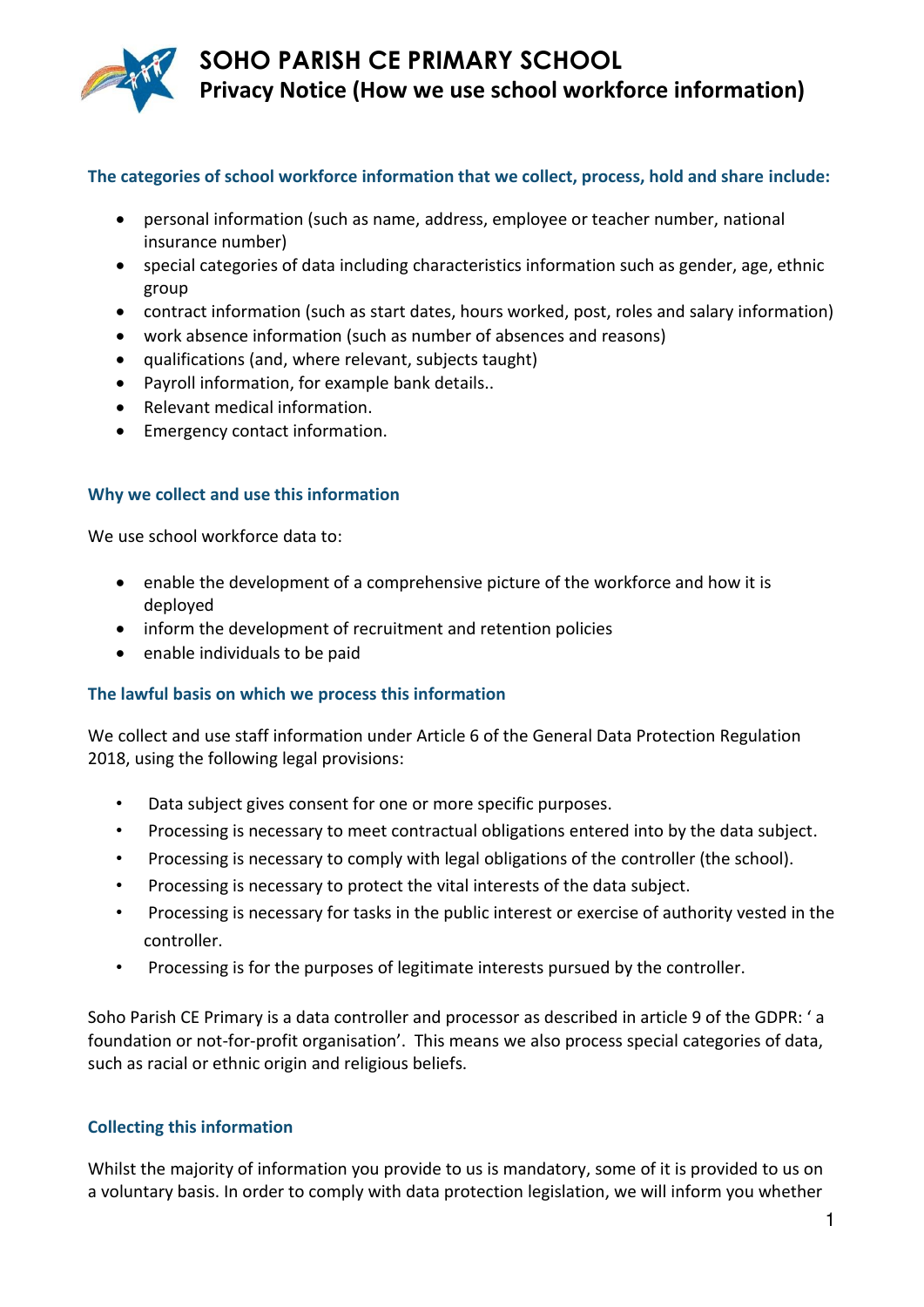you are required to provide certain school workforce information to us or if you have a choice in this.

# **Storing this information**

We hold school workforce data for relating to staff at Soho Parish CE Primary School in line with the school's GDPR Data Retention Policy. In accordance with the GDPR, the school does not store workforce data indefinitely; data is only stored for as long as is necessary to complete the task for which it was originally collected.

# **Who we share this information with**

We routinely share this information with:

- our local authority
- the Department for Education (DfE)

# **Why we share school workforce information**

We do not share information about workforce members with anyone without consent unless the law and our policies allow us to do so.

# **Local authority**

We are required to share information about our workforce members with our local authority (LA) under section 5 of the Education (Supply of Information about the School Workforce) (England) Regulations 2007 and amendments.

# **Department for Education (DfE)**

We share personal data with the Department for Education (DfE) on a statutory basis. This data sharing underpins workforce policy monitoring, evaluation, and links to school funding / expenditure and the assessment educational attainment.

We are required to share information about our school employees with our local authority (LA) and the Department for Education (DfE) under section 5 of the Education (Supply of Information about the School Workforce) (England) Regulations 2007 and amendments.

## **Data collection requirements**

The DfE collects and processes personal data relating to those employed by schools (including Multi Academy Trusts) and local authorities that work in state funded schools (including all maintained schools, all academies and free schools and all special schools including Pupil Referral Units and Alternative Provision). All state funded schools are required to make a census submission because it is a statutory return under sections 113 and 114 of the Education Act 2005

To find out more about the data collection requirements placed on us by the Department for Education including the data that we share with them, go to [https://www.gov.uk/education/data](https://www.gov.uk/education/data-collection-and-censuses-for-schools)[collection-and-censuses-for-schools.](https://www.gov.uk/education/data-collection-and-censuses-for-schools)

The department may share information about school employees with third parties who promote the education or well-being of children or the effective deployment of school staff in England by: